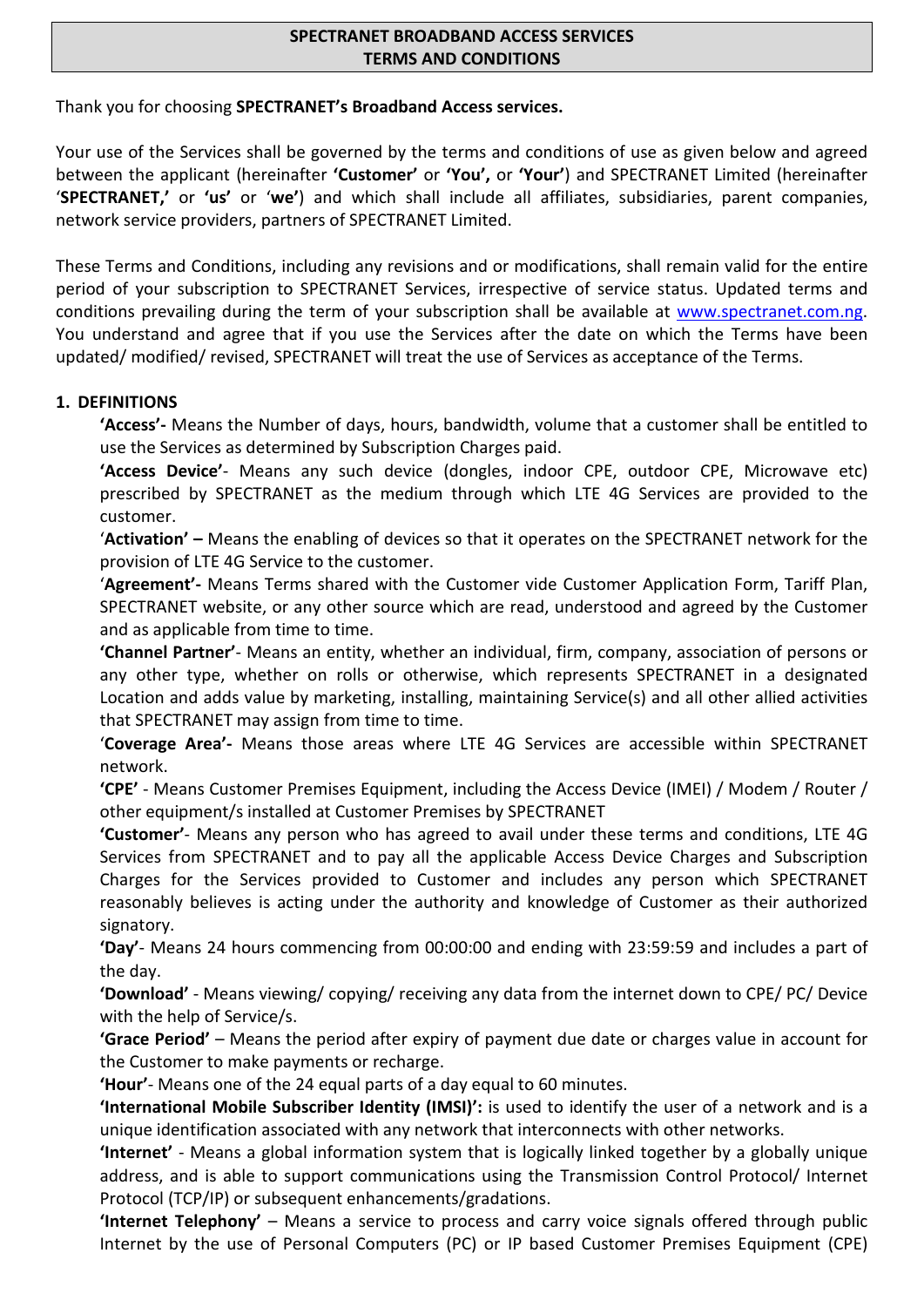connecting PC to PC; PC/ Device/ Adapter conforming to standard of any international agencies like ITU or IETF etc connected to similar device/ Adapter.

**'Month'** - Means calendar month commencing from 1st of every month till the end of that month and includes a part of the month. Based on subscription opted, period of 28/29/30/31 days from the date of subscription payments shall also mean 'Month'

**'Mobile Subscriber Integrated Services Digital Network-Number (MSISDN)':** is a number uniquely identifying a subscription in voice telephony network.

**'Peak hours'**- Means a period of day between 09am to 07pm on week days and 07am to mid night on week-ends and holidays.

**'Pre-paid'** – Means a method of payment where customer prepays for a set amount of Subscription Charges in advance of actual usage, usually on a real-time basis.

**'Postpaid'**- Means a method of payment where customer pays for Service/s and usage in arrears, subsequent to using the services.

**'Subscriber Identity Module (SIM)'** – is an integrated circuit that securely stores the international mobile subscriber identity (IMSI) and related key used to identify and authenticate subscribers on LTE 4G devices.

**'Subscription Charges'** - Refers to charges payable depending on the type of service plan requested by Customer.

'**Service Cycle'** – Means the time-based cycle of service package/ plan, for example, monthly, weekly, daily, hourly etc as defined by the chosen Service Plan from SPECTRANET.

'**Service/s'-** Means all types of Internet access/content services, Value Added Services (VAS), Internet Telephony, Wireless Fidelity (WiFi), Audio/Video conference, Microwave Access and all such associated broadband and Voice Over Internet Protocol access provided by SPECTRANET on LTE 4G network.

**'Service Packages/ Service Plans'**- Means any one of the service packages or plans introduced by SPECTRANET from time to time and to which the Customer has opted for at the time of signing this Agreement, and which which may be modified by SPECTRANET.

'**Network'-** Means the telecommunications system and equipments using which LTE 4G services shall be made available by SPECTRANET.

**'Non-Critical Traffic'**- Means any activity which requires download of large files usually in the forms of movies, songs, and or softwares using Point-To-Point protocols and does not include 'Time-Critical' activities like surfing, streaming or internet telephony.

**'Unlimited Access'**- Means access to the internet using SPECTRANET Service/s any time during the Day and as specified on the Service package information, and does not mean unlimited download bandwidth.

**'Usage Location'**- Means the address shared with SPECTRANET or its Channel partners at the time of subscription, where Services are planned to be used.

**'Validity Period'-** Means the number of days access to Services shall be granted or provided by SPECTRANET based on the definition of Service package or Service cycle.

**'Week'**- Means a seven-day calendar period especially one starting with Monday and continuing through Sunday.

 **'Wi-Fi'-** Means Wireless Fidelity or Wireless Internet which helps one connect to internet without the need for any wires or cabling.

# **2. ACTIVATION/ UPGRADE OF SERVICES**

- 2.1 The Customer undertakes to provide true, accurate, current and complete information as prompted by any registration form, and to notify Spectranet of any changes.
- 2.2 Services shall be activated upon completion of following:
	- 2.2.1 Customer application form duly signed along with address under 'Usage Location'
	- 2.2.2 Availability of required supporting documents (legible and valid) for identification
	- 2.2.3 Payment (realised by SPECTRANET) for the requested Services and/or Access Device (IMEI)
	- 2.2.4 Verification & re-validation of supporting documents, internally or through an external agency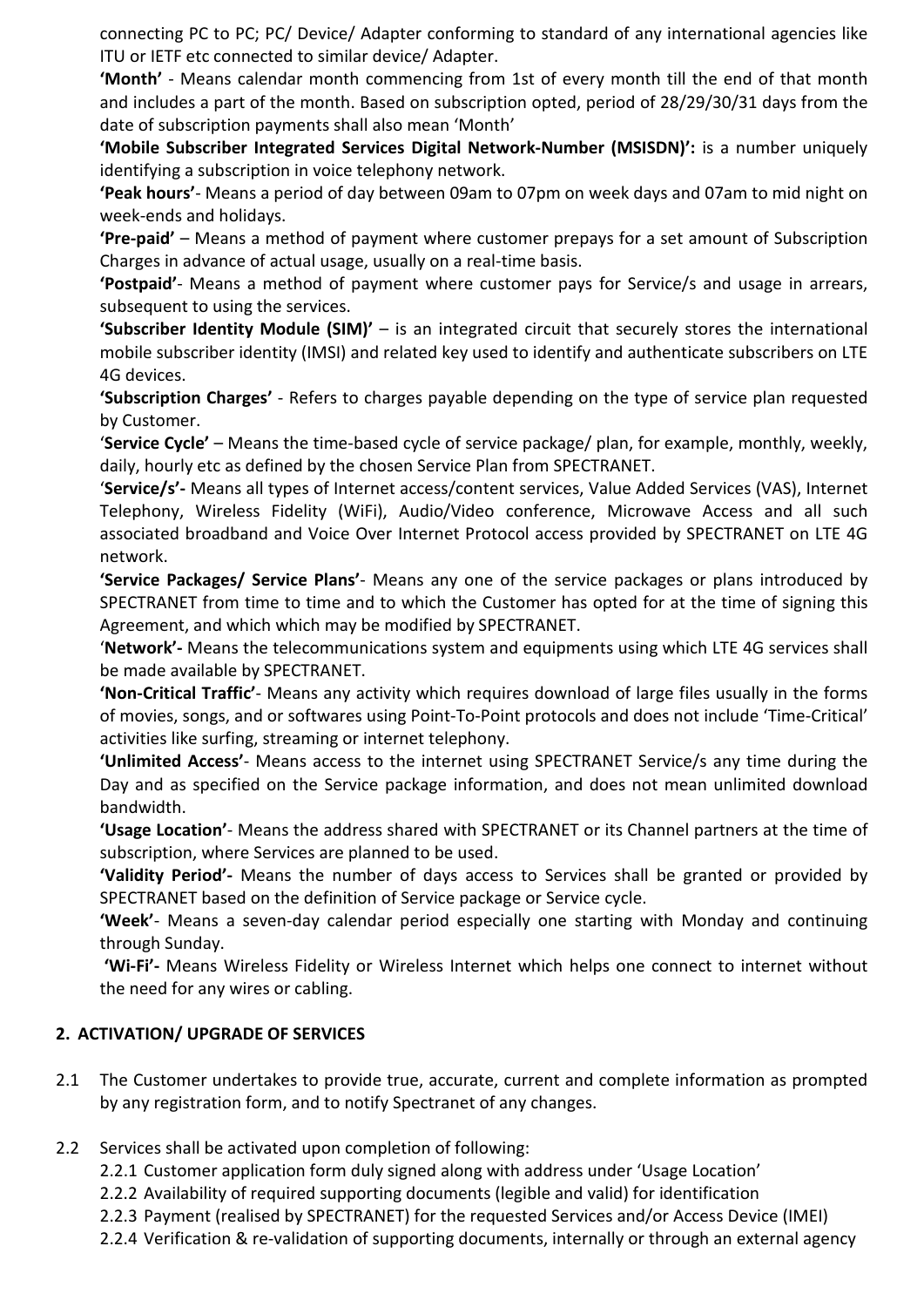- 2.3 You as The Customer warrant and represent that you are the sole and beneficial owner of and have the absolute right, title and interest in the Device (IMEI) and/or Accessory identified in the Application Form and that no other person has any interest in any of these equipment.
- 2.4 You further undertake to indemnify us in full against all direct and indirect losses, damages, claims, demands, proceedings, costs and charges whatsoever arising from your breach of this Section 2.3 and this Section 2.3 shall survive the termination of this agreement.
- 2.5 Unless otherwise advised by SPECTRANET, Customer is at liberty to use Services offered by SPECTRANET by purchasing a recharge voucher or suitable products available from time to time from SPECTRANET or from its Channel Partners. The payment of monthly service shall entitle a customer access to the Services within the designated Coverage Area of SPECTRANET.
- 2.6 You can only subscribe to one selected Service package per SIM / MSISDN / Access Device (IMEI) at a time and can only change to another Service plan after expiry of your current Service Cycle. Balance usage amount, periods or plans are not transferable and cannot be carried over to a subsequent period, for example, any unused amount, data cap cannot be transferred to the New Service Cycle. This shall also apply in case a customer opts for change of service package or plan during the tenure of an existing service package or plan. It is also clarified that any balance available in the account doesn't qualify or makes the Customer eligible for access on expiry of the validity period. Any migration of Service Package requested by the Customer will be at the sole discretion of SPECTRANET and subject to payment of such charges as may be determined from time to time depending on prevailing circumstances.
- 2.7 SPECTRANET's LTE 4G Service is not available in all parts of Nigeria or in every city in Nigeria and may be restricted to certain areas within those cities where service is available. This Agreement is being concluded on the premise that the Customer has tested the coverage at the 'Usage Location' and is satisfied with the level of Services available.
- 2.8 SPECTRANET may use contact information provided by the customer, including alternate email id, fixed or mobile phone number, to contact him/ her for sharing information on the service (including new services); any offers / benefits that SPECTRANET or its partners may have on the service; seek feedback on the Service(s).
- 2.9 All communication with the Customer including but not limited to bills and invoices (depending on Customer's eligibility as per the agreement); service related notifications; product offerings; security communications, etc., shall be sent to the primary email ID and or email ID provided by SPECTRANET and shall be treated as sufficient proof of dispatch/ delivery and receipt at Customer's end. Monthly invoices of preceding months (maximum of 11 months) shall be available online for download at http://www.spectranet.com.ng. SPECTRANET though does not warrant that the old invoices shall be available in case of any changes including but not limited to Service package, ownership are opted by the Customer in which case the existing account may be terminated and a fresh account created.
- 2.10 SPECTRANET shall provide you with a dynamic Internet Protocol (IP) address which may change without giving you notice.
- 2.11 The Customer may only use the SIM with Devices that have been approved by Spectranet for use on its network and shall comply with all relevant legislation or regulations relating to such use
- 2.12 If you use the SIM with any device and/or accessory that has not been approved by us for use on Spectranet Network,
	- 2.12.1 You may not be able to utilize all or any of our services and
	- 2.12.2 You shall accept the limitations of such device and/or accessory in accessing any of our services, for which we shall not be held responsible in any respect.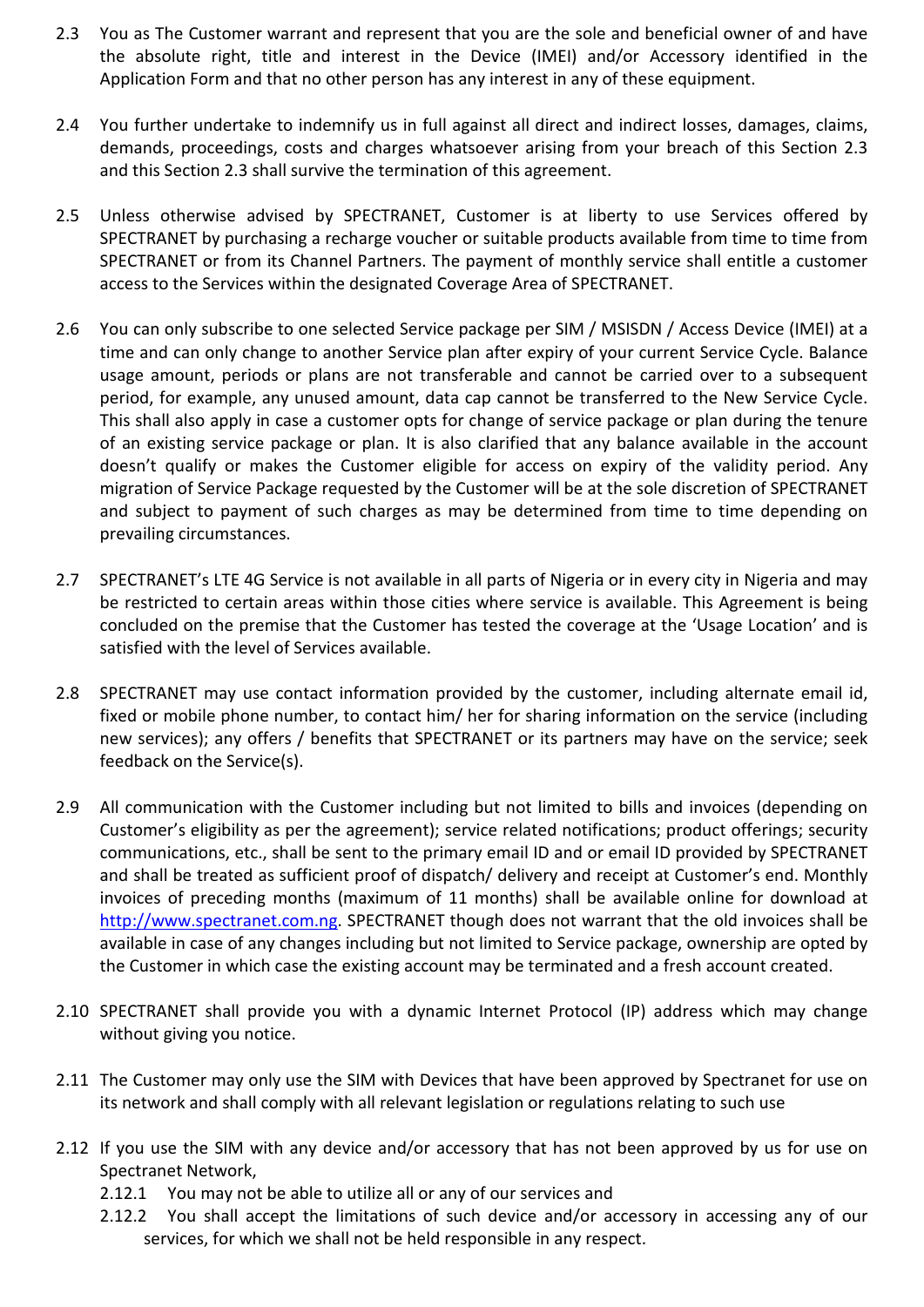2.12.3 Furthermore, you must ensure that such use will not cause any damage or disruption to Spectranet Network and/or in any way affect the use of Spectranet Services by our other customers.

## **3. BILLS AND PAYMENTS**

- 3.1 SPECTRANET LTE 4G Service is available as a postpaid or prepaid option on a variable Service Cycle. The Services can be accessed, credited and/or modified through recharge voucher available at a SPECTRANET outlet, walk-in centre, Channel partners or at the SPECTRANET web self-care portal. You will be asked to register for the web self-care portal at the time of registration.
- 3.2 The Customer shall be bound to fulfil all obligations related to the Service Plan selected and shall be responsible for all charges (including any state or federal taxes and charges) associated with account regardless of whether the Customer or anybody else (with or without your permission) utilises those charges, billed to the Customer on a real-time basis or later in case the system was under maintenance during the period of use. The Customer shall ensure manual disconnection of SIM / MSISDN / Access Device (IMEI) from Services to ensure billing for usage is stopped. During any time of reduction in account balance or suspension of account, the Customer will remain liable for the payment of original level of Subscription Charges, to continue subscription of the Services. SPECTRANET will not refund any amount prepaid for the Service, in case subscription is discontinued prior to expiry of the Service Cycle.
- 3.3 The Customer can make payments to Service account by recharge vouchers or internet banking or direct payment through any of our nominated banks or by local/ direct debit/ pay-at-par cheques (only for postpaid customers). To prevent suspension of Services, recharge vouchers are recommended for renewal. Any payments via cheque should be made at least 72 work hours before the Services expiry date, to ensure SPECTRANET earns the payment value before due date for expiry of Services.
- 3.4 The facility of direct debit or cheque payment shall be withdrawn at the discretion of SPECTRANET in case of up to 3 reoccurrences of default in a period of 12 months. However notwithstanding the above, customer will have to pay the requisite compensation charges, as applicable from time to time per direct debit or cheque not honoured by Customer's bank and SPECTRANET reserves the right to proceed against the Customer legally as it deems fit.
- 3.5 Non receipt of monthly bill shall not be a ground for non-payment of the monthly charges and SPECTRANET reserves the right to enforce the terms for such default which may lead to nonextension or suspension of Services. Irrespective to the payment against bills/ invoices sent to Customer, Service/s shall automatically get disconnected on expiry of the validity period or the Service package value whichever is earlier.
- 3.6 If the Customer does not apply for reconnection within stipulated period of 60 days (grace period) from the due date of payment or recharge, SPECTRANET reserves the right to permanently terminate the Account/ Service at the expiry of said stipulated period (grace period). Reconnection of Reactivation of services during the grace period shall be subject to clearance of all outstanding (including any reconnection charges) as stipulated by SPECTRANET from time to time, at the discretion of SPECTRANET.
- 3.7 In case of any disputes/ claims on the bills/ invoices raised by SPECTRANET, the onus lies on the customer to prove the same with documentary evidence. Irrespective to the conclusion of the dispute, the Customer shall pay amount outstanding against the bill/ invoice and raise a claim separately to prove its contention. After necessary examination and scrutiny, if the customer is proved right, SPECTRANET shall credit the Customer's account to that extent without changing the validity of the Service package/ Service cycle/ account.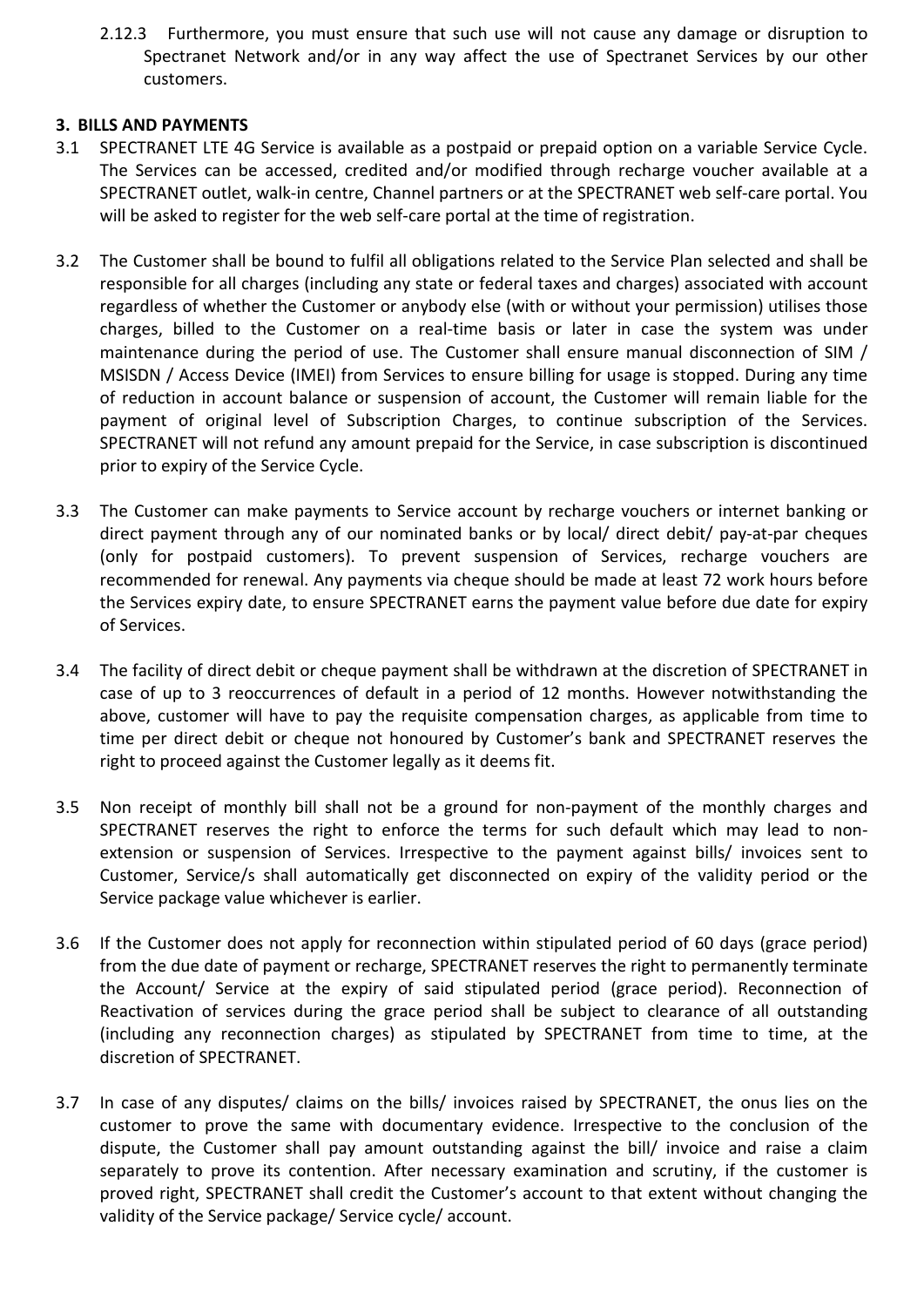3.8 SPECTRANET shall utilise all channels available to pursue recovery of any outstanding debt on part of the Customer. Such channels may be reminder letters to billing addresses, mails to email IDs, phone calls/ text messages to phone numbers (mobile or fixed) or through other channels as available on our records. During the course of such follow ups Services may be disconnected until recovery is completed.

# **4. STANDARD WARRANTY CONDITIONS**

- 4.1 It is specified that the Access Device (IMEI) as supplied by SPECTRANET from original equipment manufacturer is free from defects and in working condition. Customer shall check performance of the Access device (IMEI) at the time of collection to ensure status. Customer shall notify SPECTRANET of defect during the first six (6) months of Warranty period starting from the date of sale of Access device (IMEI) (excluding any accessories) as per SPECTRANET invoice. SPECTRANET shall at its discretion either repair the defective Access Device (IMEI) with new component or replace the Access Device entirely.
- 4.2 SPECTRANET's warranty on the Access Device (IMEI) shall expire if the device is used in manner other than normal use; is submitted in a fair wear and tear state, is accidental or damaged wilfully, is damaged due to failure to follow instructions; device has any traces of contact with any form of liquid or corrosion, is damaged due to electrical fluctuations; is attempted to be repaired or a replacement part fitted to the device by anyone other than SPECTRANET or its authorised service sub-contractor; is connected, attached, used or operated with any auxiliary item other than items purchased from or certified compatible by original equipment manufacturer for use with such device; markings or labelling of the device have been altered, obscured, removed or otherwise interfered with.
- 4.3 While SPECTRANET shall deploy reasonable resources available at its disposal, to provide a temporary unit during the period of Access Device (IMEI) repair or maintenance, SPECTRANET shall not be held responsible in case a temporary unit is not made available to the Customer.

# **5. FAIR USAGE POLICY**

- 5.1 SPECTRANET reserves the right to monitor and control Service usage and/or types of traffic transmitted via the Internet access provisioned as per the Services subscribed by the customer including Unlimited access. SPECTRANET shall limit high-speed bandwidth and network resources, in its endeavour to provide best possible broadband internet experience to all its customers, adopting a Fair Usage Policy (FUP) which establishes a data transfer threshold for each customer. This policy has been devised to control unreasonable and excessive levels of usage causing network congestion and drop in service quality, thus resulting inconvenience to the large set of customers.
- 5.2 FUP is applicable to all tariff plans proposed at the time of this Agreement or introduced in future, as offered by SPECTRANET unless specifically withdrawn or modified at the discretion of SPECTRANET:
	- 5.2.1 Despite the above, if the customer is found intentionally violating FUP, continuing with his Service with unreasonable levels of use without migrating to another Service package, SPECTRANET reserves the right to migrate to a relevant Service package, suspend or terminate the customer's account immediately without prior information and prejudice to other rights available under terms and conditions of this Agreement.
	- 5.2.2 SPECTRANET reserves the right to apply speed restrictions to all Non-critical traffic during peak hours. Such restrictions shall be managed daily depending on the demands on the network.

# **6. ACCEPTABLE USE POLICY**

**6.1** Customer shall not misuse SPECTRANET services, including but not limited to: dishonestly obtaining the Services; or possessing or supplying equipment that may be used to obtain such services dishonestly or fraudulently; or using services to send or spread information, using messages or mails or any other medium, that are obscene, threatening or otherwise contrary to applicable laws or regulation. The Customer shall ensure that the network is not used for any illegal and or antinational activity. The Service shall not be used in any manner that may endanger or make vulnerable any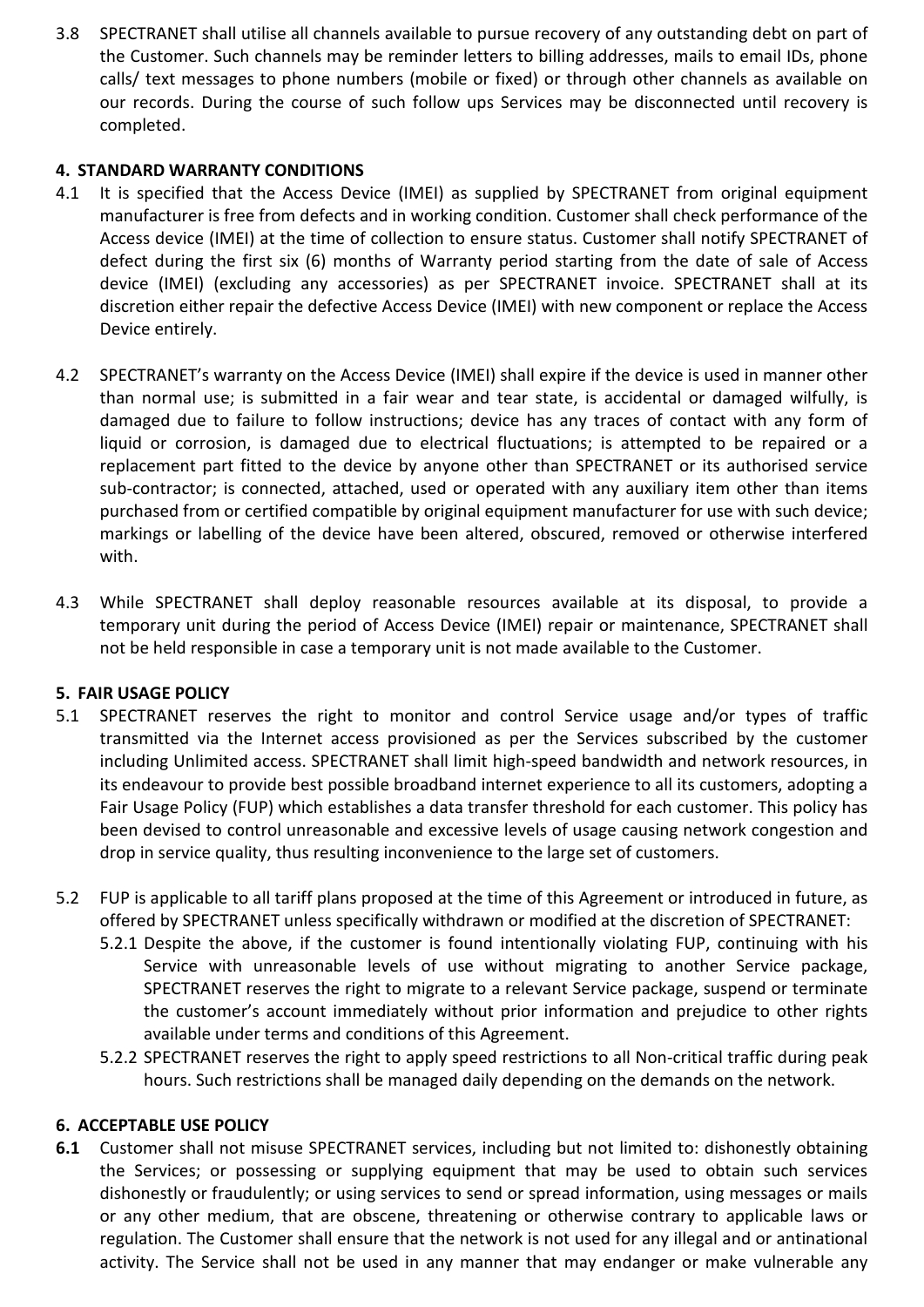network infrastructure. Violation of any of these terms and or any acts such as break-ins or attempted break-ins of networks will be regarded as anti-national acts and shall attract penal action by the concerned authorities, including but not limited to disconnection by SPECTRANET.

- **6.2** SPECTRANET strictly prohibits the use of its Services to generate spam or other forms of abuse for business or personal gains. These include, but are not limited to: Threats and/or Harassment, Privacy Issues, redistribution of Services (ftp, www, etc.), Copyright and Trademark Issues, Hacking, Port Scanning, Spreading Virus, Denial of Service Attacks, Password Cracking and unauthorized Access, Credit Card fraud, Publication and Transmission of Pornography, Product/ Service Fraud, Financial Solicitation, Make Money Fast Chain letters, General Fraud or Theft, Other Illegal Activities etc.
- **6.3** The Customer shall not send unsolicited messages and shall not send messages (spamming) to SPECTRANET or anyone else in a language that is prohibitive, defamatory, vulgar, iterative, or otherwise. The Customer shall not resort to hacking or destroying the Internet sites including the websites of SPECTRANET. The Customer shall not object to any steps taken by SPECTRANET to prevent sending or receiving spam mails through the service. The Customer shall ensure that objectionable or obscene messages or communications inconsistent with the established laws of Nigeria are not made, created, downloaded, modified, transmitted or retransmitted by the Customer or any other person using the Customer's ID and password or Service/s or Access Device (IMEI).
- **6.4** SPECTRANET reserves the right to disconnect Service(s) and the account permanently without prejudice to any other action under the laws of the country, if the Customer violate these conditions.

## **7. TERMS OF USE**

- **7.1** Customer agrees to follow any reasonable instructions that we may give you relating to use of the service, any provisioning or maintenance of the services, equipment or facilities, and to allow us access to your premises, equipment or facilities, if required. You also agree to get any permission required from third party, if we have to use their property to install our equipment on their premises, to facilitate Services to you. SPECTRANET shall not be liable to bear any costs or obtain permissions or approvals of any third party to this Agreement to provide its Services to you.
- **7.2** Customer agrees that static IP address shall be issued at the discretion of SPECTRANET and subject to availability, Static IP address will be re-assigned to SPECTRANET or to another SPECTRANET customer if internet Service for the Customer is disconnected or terminated for any reason. Customer shall absolve SPECTRANET from any claims, liabilities or responsibilities arising out of any misuse of services provided by SPECTRANET.
- **7.3** Customer shall not be eligible for restoration or extension of Service on pro-rated basis or otherwise, against any partial payments even though the same have been realised by SPECTRANET.
- **7.4** SPECTRANET shall conduct verification of credentials submitted by the Customer at the time of application or subsequently, either internally or through a third party appointed by SPECTRANET on its behalf.
- **7.5** SPECTRANET reserves the right to disconnect permanently or temporarily, at its sole discretion, services given to the Customer under this agreement without prior intimation in case any information is found to be incorrect or false.
- **7.6** SPECTRANET reserves the right to grade the Network/ capacity so as to provide desired speed of Service to the Customer, without prior intimation either to the Customer or the Channel partner. However the Customer understands and agrees that SPECTRANET services may be affected by factors including but not limited to type of equipment being used by you, the Internet site/server being visited, network availability, the number of users accessing the internet network in an area/ Location; strength of the signal and equipment distance from the nearest antenna and ecological conditions which shall impact operation at desired speed at all times.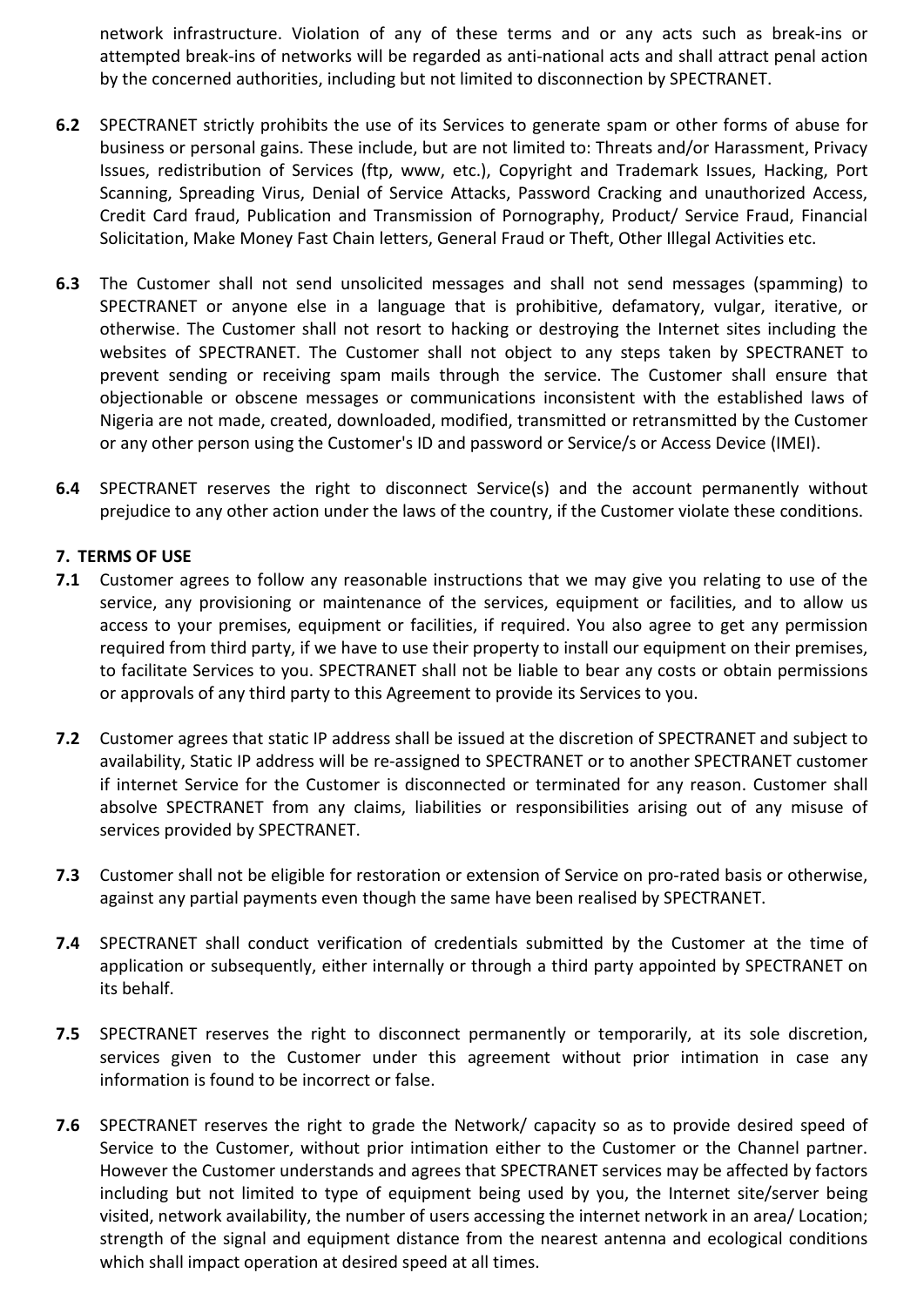- **7.7** SPECTRANET reserves the right to withdraw, amend, modify or delete account related codes, IDs, email ID, user id, or password/s allocated/ assigned/ shared by SPECTRANET to the Customer, at any time without assigning any reasons thereof.
- **7.8** The Service remains exclusive property of SPECTRANET, and the Customer is authorised to use, only during the sustenance of this Agreement. The right to use all Services, Applications or Features or Access parameters including but not limited to email ID, user ID, password etc. as set out under the Service, will cease to exist on the day your Agreement expires with us.
- **7.9** SPECTRANET reserves the right to withdraw, amend, modify or delete Service/s, Service packages, Service plans, Schemes, Offers, at any time without assigning any reasons thereof.
- **7.10** The Customer assumes total responsibility and risk for use of the Service(s) which is provided on an "AS IS and AVAILABLE" basis without warranties of any kind, either express or implied, including but not limited to warranties of title, non-infringement or implied warranties of merchantability of fitness for a particular purpose. Neither SPECTRANET nor its Channel partners make any such express or implied warranties, with regard to any merchandise, information or service provided through the Internet and they shall not be liable for any cost or damage arising either directly or indirectly from any such transaction. It is solely the Customer's responsibility to evaluate the accuracy, completeness and usefulness of all opinions, advice, services and other information, and the quality and merchantability of all merchandise, provided through the service or in the Internet generally.
- **7.11** The Customer understands further that the Internet contains unedited materials, some of which are sexually explicit or may be offensive to some people. Customer's access to such materials will be at his own risk. SPECTRANET or the Channel partners have no control over the same and accepts no responsibility whatsoever for such materials.
- **7.12** The customer agrees that he/ she is fully aware of the Internet Telephony product specifications, features, system requirements and shall make arrangements for the use and operation of Services.
- **7.13** The customer expressly acknowledges that emergency calls are not intended to be carried/ supported by this service and that neither SPECTRANET nor any of its Channel partners or employees are or will be liable for such calls or its failure to make such emergency calls using the devices or services.
- **7.14** SPECTRANET may provide customer's information (in response to requests from authorised law enforcement agencies or other website administrators) to detect and prevent security incidents, crime and prosecute offenders. In line with the laws of Federal Republic of Nigeria, SPECTRANET may also provide information to protect national security.
- **7.15** You may not use our Services in a way that risks degradation of service levels to other customers, third parties and put our system at risk. If we believe that you are using our Services in any of these ways, as mentioned, we are entitled to reduce, suspend and/or terminate any or all of our Services without giving you prior notice.

### **8. CUSTOMER OBLIGATIONS**

### **8.1 Acceptance of Terms:**

Customers shall be bound by SPECTRANET's terms of service accepted by:

- 8.1.1 Clicking to accept or agree to the Terms, where this option is made available to you by SPECTRANET in the user interface for any Service; or
- 8.1.2 By actually using the Services. In this case, you understand and agree that SPECTRANET will treat your use of the Services as acceptance of the Terms from that point onwards.

# **8.2 System Configuration And Installation of Application:**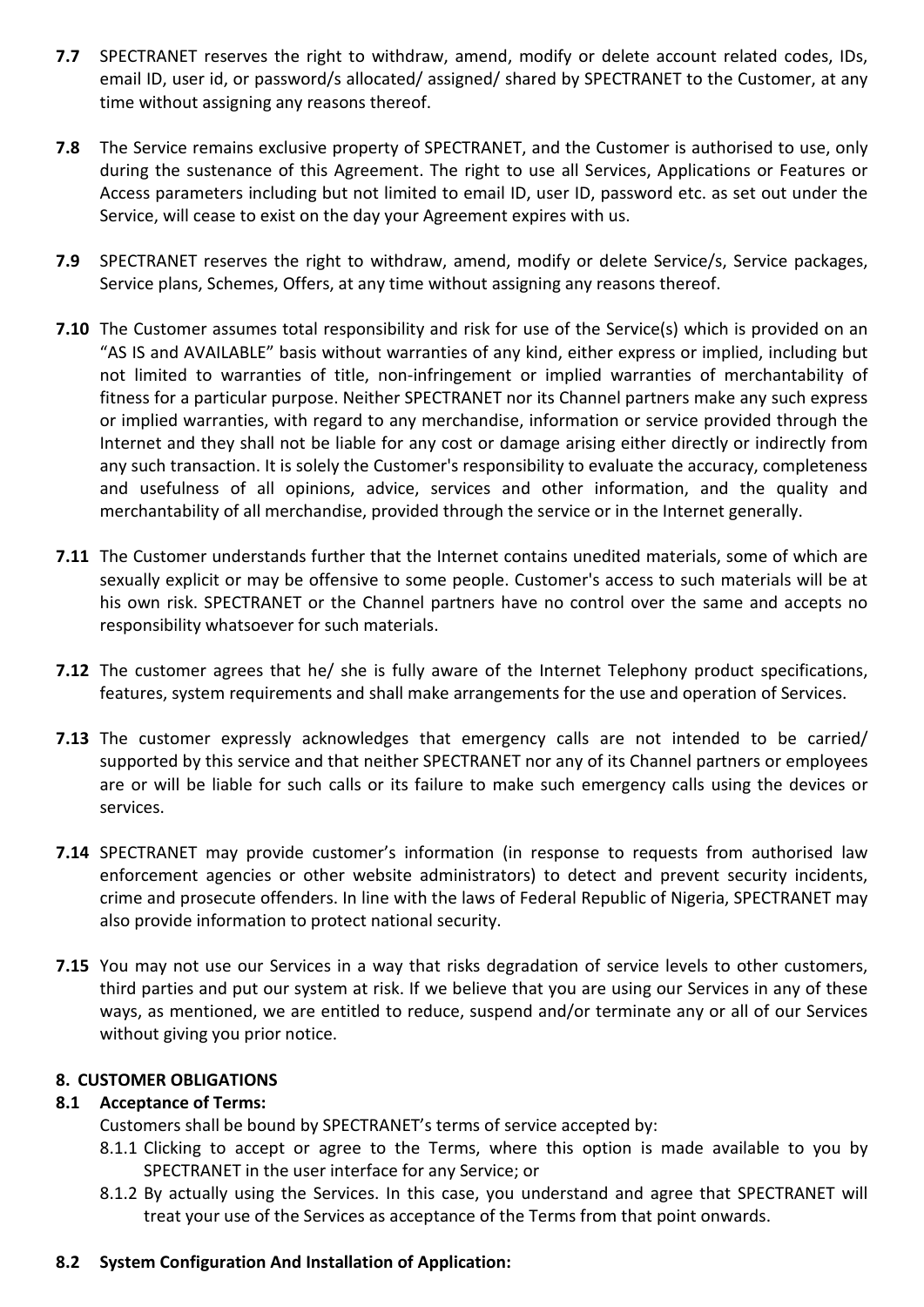The Customer shall ensure to understand the configuration of CPE/PC/ Device needed for installing and running the Service package, before its purchase. The Customer shall ensure to meet the minimum system configuration suggested by SPECTRANET; Microsoft Windows XP SP3 or above, 512MB of RAM, WiFi (b/g/n), USB 2.0 or 3.0 interface, 500MB of free space on hard disk and download any applications or programs required for the provision of Service. Customer shall also ensure that its system is equipped with necessary licensed software or applications to screen or block spread of viruses; ensure system security; and regularly review any firewall restrictions in place. SPECTRANET shall not be responsible for any instance where access to Internet to certain websites is restricted on Customer's hardware and it shall be the responsibility of the Customer to get the same rectified from some competent service provider.

# **8.3 Tampering with Equipment:**

The Customer shall not use any equipment or related facilities provided by SPECTRANET for reasons other than those related to normal service, and shall not do anything that interferes with the functioning of such equipment or facilities, without prior written authorization from SPECTRANET. Customers shall be responsible for any loss of or damage to equipment or facilities that result from actions contrary to the terms and conditions of service.

- 8.3.1 Modification or attachment of any unauthorized device to Access Device (IMEI) is prohibited without prior written authorization from SPECTRANET
- 8.3.2 Either copying self or allowing any other person to copy any pre-programmed data of the SIM is prohibited.
- 8.3.3 No equipment or device that interferes in any way with the normal operation of a telecommunications service, including any equipment or device that intercepts or assists in intercepting or receiving any service offered by SPECTRANET that requires special authorization, may be installed by or on behalf of any Customer.
- 8.3.4 Ensure that your Access Device (IMEI) is safe and used properly at all times. SPECTRANET shall not be liable for any loss, injury, claim or damage to any person or property arising out of the use/ misuse of the Access Device (IMEI).
- 8.3.5 Ensure to be fully acquainted with risks associated with usage of any equipment or software or wireless facility not supplied by SPECTRANET. The Customer shall not solicit or rely on any advise from officials or representatives of SPECTRANET in respect of security measures and precautions required to be implemented for usage of such equipment or software or wireless facility and understands that SPECTARNET resources are not qualified to render any advise.

# **8.4 Security and Passwords:**

The Customer shall ensure that the security encryption is enabled and password/s on all Services, Access Devices or equipments of SPECTRANET, where provided, is kept secret, not disclosed to anyone and to change the password immediately after installation. The Customer shall not part with the password with anyone and SPECTRANET shall not be held liable for the misuse of the Customer's facility under any circumstances.

# **8.5 Reselling Services/ Devices without Authorisation:**

The Customer warrants that the Access Device (IMEI), SIM or Services, including the provisions of Wi-Fi feature of Access Device, will not be resold, unless SPECTRANET is notified in writing of the Customer's intent to do so and necessary changes to Customer's account have been made including but not limited clearance of outstanding balances payable to SPECTRANET. In the event that the Services are resold with notice to SPECTRANET, the Customer shall save and hold SPECTRANET harmless for all liability arising from the use or misuse of such resold services, which must be sold under a formal Agreement similar in form to this Agreement, including the Acceptable Use Policy. The Customer acknowledges that notice to SPECTRANET of its intent to resell the Services is an acceptance of this clause. The Customer acknowledges that liability for any use or misuse of the shared services shall rest with the Customer.

# **8.6 Registration with Regulatory Bodies**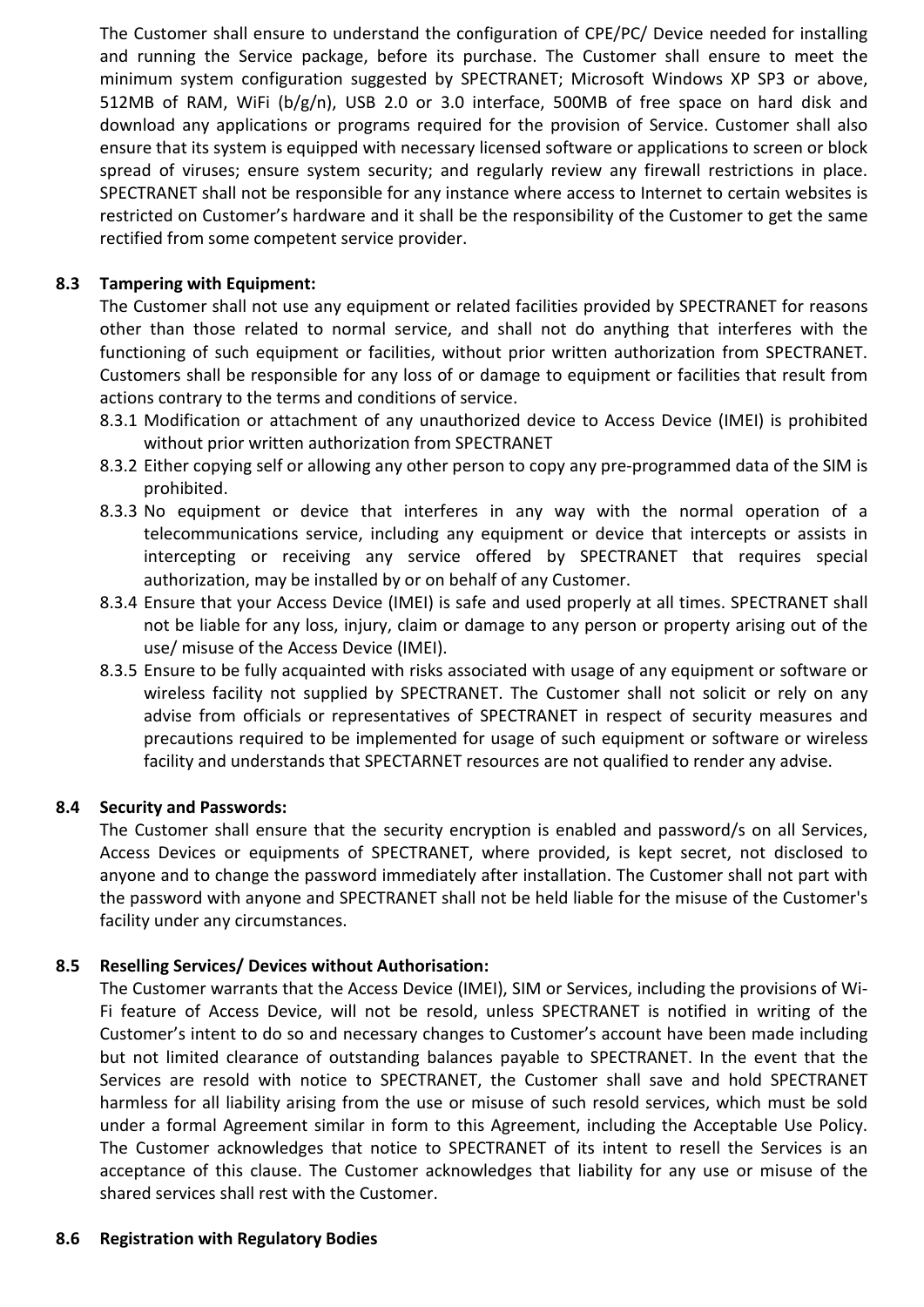The customer shall ensure to register with relevant regulatory bodies as per the guidelines issued for providing services such as Cyber cafes, Call centres, Network Operation Centres, Vehicle Tracking Systems, tele-banking, tele-medicine, tele-trading, e-commerce, etc., for their respective services and location of operations. SPECTRANET shall not be responsible for securing any such approvals on behalf of the Customer.

## **8.7 Dishonest Churning**

SPECTRANET may investigate your payment history with your last service provider before granting you service, for which you may need to provide proof of your identity. SPECTRANET reserves the right to withdraw Services sans recourse at a later date, if it has material evidence convincing enough that the Customer has applied for SPECTRANET Services without settling all valid payment arrears for any services already provided by their last operator. Any balances left in account in such eventuality shall be forfeited and the Customer agrees that no claims for the same shall be made with SPECTRANET or through Honourable Judiciary of Federal Government of Nigeria.

## **8.8 End User Licenses**

Customer shall comply with the terms and conditions of all end user license agreements accompanying any software or plug-ins to such software distributed or used in connection with the Service. All end user licenses will terminate on the termination of this Agreement, and, at such time, Customer/ Subscriber shall destroy all versions and copies of all software received by him/her in connection with the Service.

## **8.9 Equipments or Accessories From SPECTRANET**

The Customer shall not hold or claim a right on the equipments or accessories supplied, installed by SPECTRANET in addition to the Access Device (IMEI) or SIM.

- 8.9.1 Customer shall ensure that all such equipments or accessories are returned to SPECTRANET in a usable and acceptable condition at the SPECTRANET office.
- 8.9.2 The SIM remains the property of Spectranet and can be recalled at any time for upgrades, modifications and/or when the agreement ends.
- 8.9.3 SPECTRANET shall deduct charges to cover damages from any amount refundable to the Customer.
- 8.9.4 Handling charges as applicable shall be deducted from refundable amount due to the customer, in case SPECTRANET has to make arrangements for collection from Customer premises.

### **9 EXTENT OF SPECTRANET's LIABILITY**

- **9.1** Service/s provided by SPECTRANET is only for the specific Service Package requested by the customer at the time of application or migration of Service Package requested by the Customer will be at the sole discretion of SPECTRANET, without assigning any reasons to the Customer.
- **9.2** SPECTRANET will not be liable to you for any loss, direct or indirect, which is not as a consequence of SPECTRANET's negligence or breach of this Agreement (any business loss including loss of profits, business, revenue, contracts or anticipated savings, wasted expenses or any other purely financial losses); lost or destroyed data; even if such loss was reasonably foreseeable or SPECTRANET had been advised of the possibility of you incurring such loss; or direct physical damage to your property.
- **9.3** SPECTRANET shall endeavour to exercise the reasonable care and skill of a competent service provider while carrying out any obligation under this Agreement. We will not be liable to you for the accuracy, completeness, fitness for purpose or legality of any information accessed, received or transmitted using our Services, or for transmitting or receiving, or failure to transmit or receive any material through our Services. Customer also understands and agrees that while Services are available within Coverage areas as shared by SPECTRANET or its Channel partners, availability of Service is not guaranteed during state of mobility. Quality of service on SPECTRANET network is also directly relative to the number of users connected to Customer's Access Device and the Customer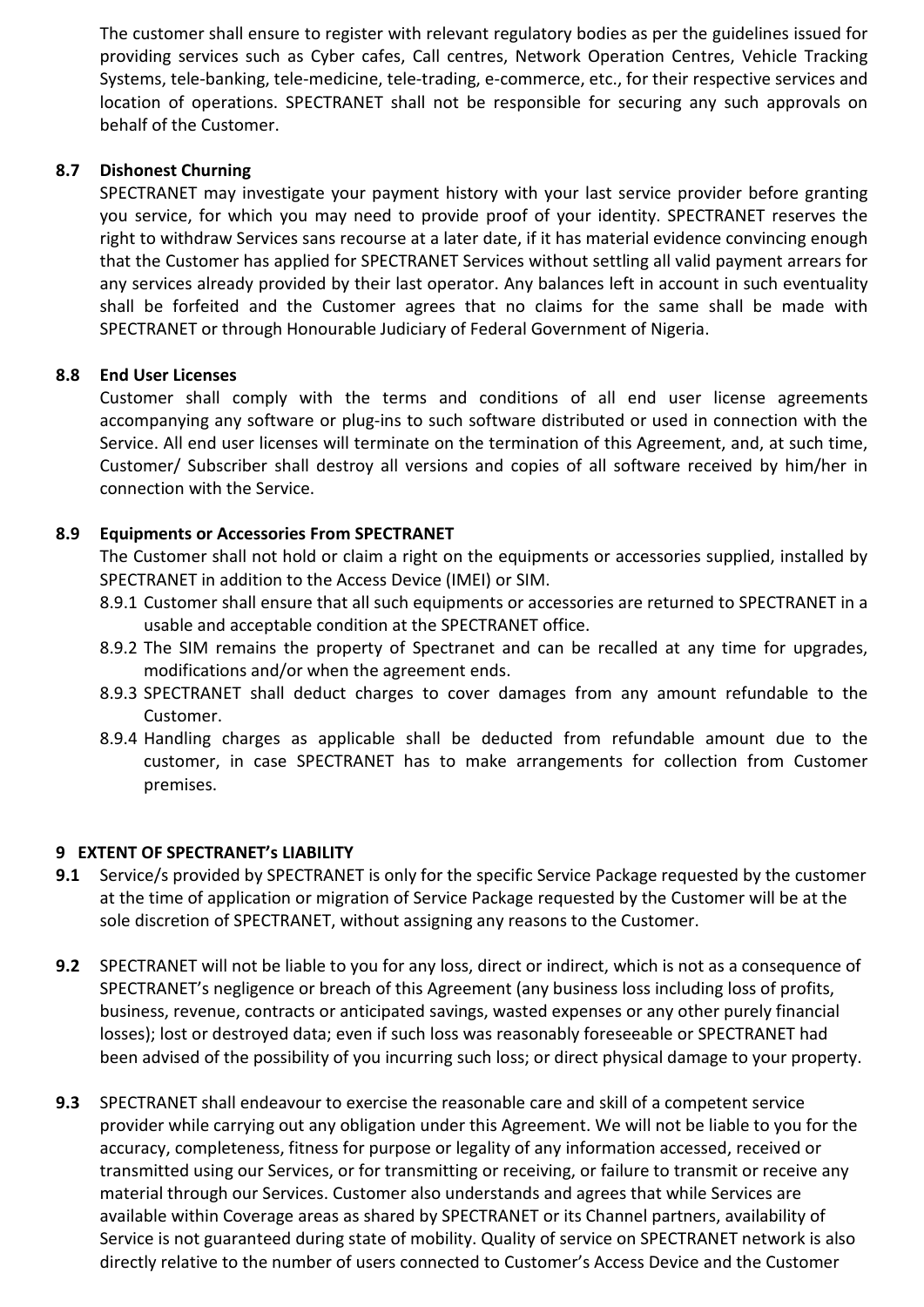understands and agrees that speed shall be uniformly apportioned between these active users and hence affect the quality of service. SPECTRANET shall not be liable or accountable or be held responsible towards any claims for damages, loss, inconvenience from the Customer or its authorised representative with respect to Quality of Service.

- **9.4** SPECTRANET shall not be liable for any loss, cost or damage arising from transactions you enter into with third parties using our Services (such transactions shall include and are not limited to buying or renting goods or services from such third parties or ordering goods from other organisations using our Internet access).
- **9.5** Neither SPECTRANET nor the Channel partners warrant that the service will be uninterrupted or error free or that any information, software or other material accessible on the service is free of viruses, worms, Trojan horses or other harmful components.
- **9.6** Neither SPECTRANET nor the Channel Partner shall be responsible for installation of hardware or software needed for the Service package and the Customer shall ensure that competent persons have satisfactorily done the same. Without prejudice to the foregoing SPECTRANET or the Channel Partner will render the required customer advisory service sans recourse.
- **9.7** SPECTRANET or its Channel partners shall not be responsible for compatibility problem(s) of hardware/ software at the customer premises. Customer herewith expressly acknowledges and agrees that installation of applications at its hardware shall be carried out by a competent person and SPECTRANET shall not be held liable for any loss or damage to Customer's hardware (PC/Computer/Server) during the course of such installation or sustenance of this Agreement.
- **9.8** Spectranet accepts no responsibility whatsoever for the contents of any material from other websites, organisations, which may be accessed through our Services.
- **9.9** Spectranet reserves the right to block access to any such information which is not permissible as per the law of Land and or as directed by the authorised Honourable representative offices of Federal Government Of Nigeria.

# **10 FORCE MAJEURE**

SPECTRANET is not liable for failure to perform it's obligations if such failure include (but is not limited to) acts of God (including fire, flood, earthquake, storm, hurricane or other natural disaster), war, invasion, act of foreign enemies, hostilities (regardless of whether war is declared), civil war, rebellion, revolution, insurrection, military or usurped power or confiscation, terrorist activities, nationalisation, government sanction, blockage, embargo, labour dispute, strike, lockout or industrial disputes or interruption or failure of electricity or telecommunications service; actions of regulator or local or national governments or other authorities.

### **11 SUSPENSION OF SERVICES**

SPECTRANET may suspend any or all of Services immediately without notice if: payments made to SPECTRANET have not been realised for any reason due to Customer's fault; we need to carry out any maintenance, repairs or improvements to any part of our services or our system; we have to do so by law or in line with a Agreement; we have reason to believe that you have provided us with false, inaccurate or misleading information either for the purpose of obtaining our Services and/or Access Devices; we believe that you or another person at your office or home have committed, or may be committing, any act which contravenes the terms of our Service Agreement by using our Services.

### **12 TERMINATION OF AGREEMENT**

- **12.1** The terms and conditions will continue to apply until terminated by either you or SPECTRANET as set out below:
	- 12.1.1 You have breached any provision of the Terms (or have acted in manner which clearly shows that you do not intend to, or are unable to comply with the provisions of the Terms); or